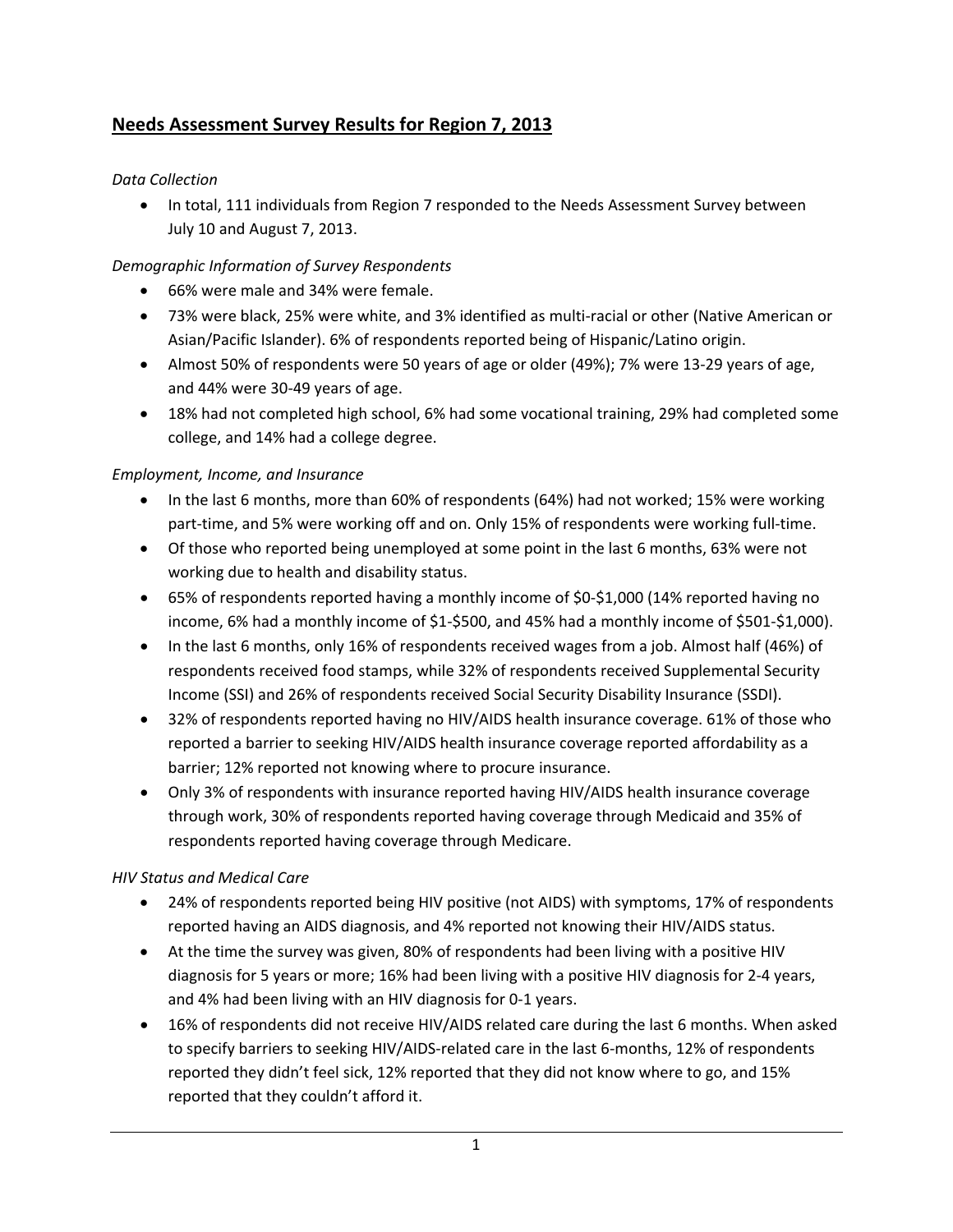• Of those who received HIV/AIDS related care during the last 6 months, 58% reported regularly receiving HIV/AIDS related medical care from an HIV clinic in a hospital/ medical center. Figure 1 depicts the distribution of sources that respondents reported receiving HIV/AIDS related medical care from in the past year.



#### **Figure 1. Regular Source for receiving HIV/AIDS Related Medical Care in the Past 6 months**

- 93% of respondents were taking HIV medications prescribed to them by a doctor during the past year.
- Of those that reported having HIV medications prescribed to them, 82% reported taking their HIV medication all of the time, 13% reported taking their HIV medication most of the time, and 5% reported taking their HIV medication some of the time or hardly ever.
- Of those that reported having HIV medications prescribed to them, 75% reported missing 0 doses in the 3 days before the survey was administered, 6% reported missing 1 dose, and 19% reported missing 2 or more doses.
- Figure 2 presents the distribution of medical care needs reported by persons who did not receive the selected services.